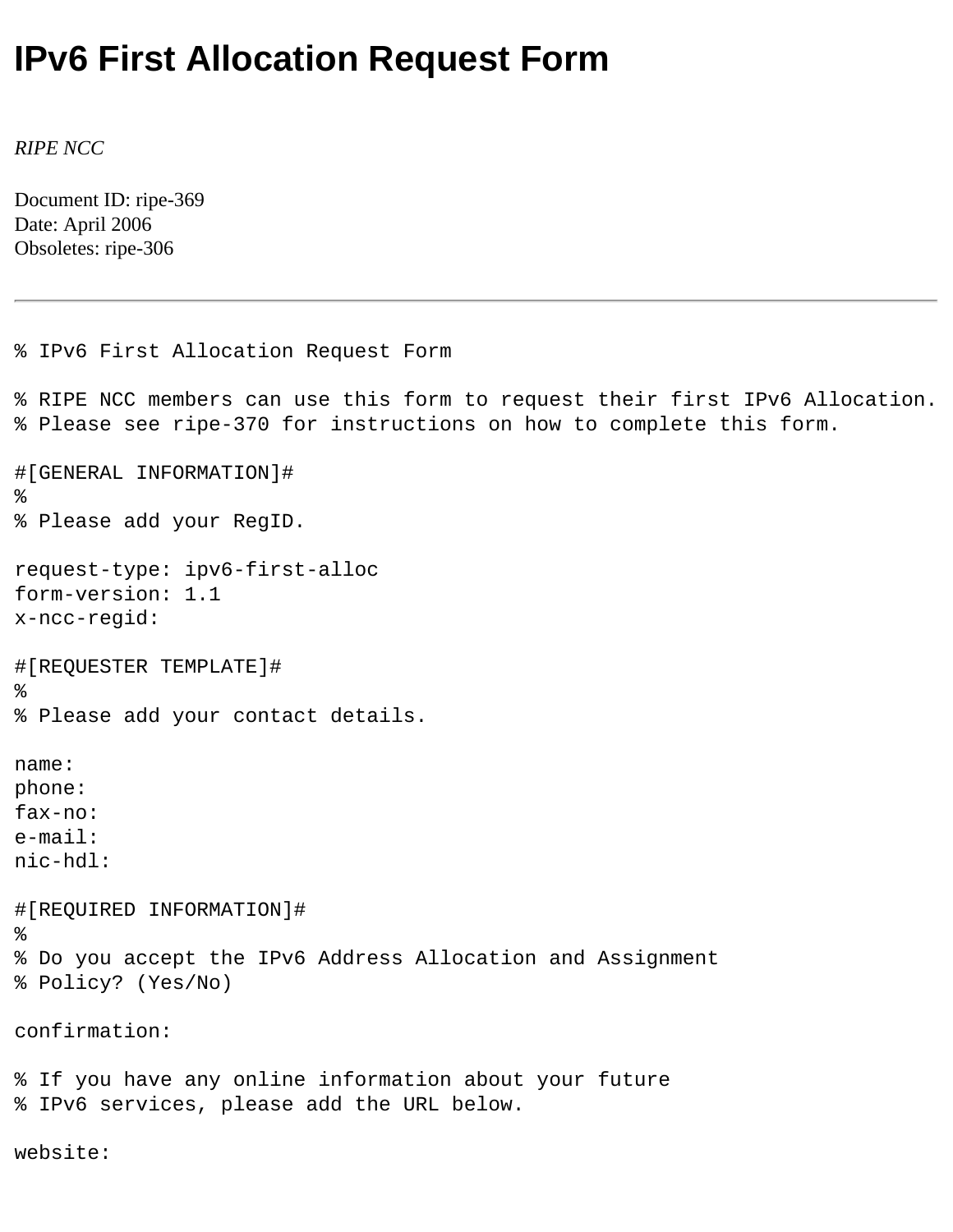```
#[OVERVIEW OF ORGANISATION TEMPLATE]#
%
% Please add a short description of your organisation.
org-description:
% If your organisation has IPv6 allocations from any of the Regional
% Internet Registries (RIR), please list the ranges below.
other-allocation:
% Will the whole organisation use the requested allocation? If
% another part of the organisation will request separate IPv6
% address space from any RIR, please inform us below. (Whole/Part)
for-whole-or-part-of-the-organisation:
#[IPv6 ALLOCATION USAGE PLAN]#
%
% When will you use this address space?
%
% Subnet Within Within Within
% size (/nn) 3 months 1 year 2 years Purpose
subnet:
subnet:
#[DATABASE TEMPLATE(S)]#
%
% Please complete all of the fields below.
% 
% You can find more information on how to complete these fields
% in the supporting notes (ripe-370). 
inet6num: <leave empty>
netname: <leave empty>
descr: <add LIR organisation name>
country: <add country code>
org: <add org-ID>
admin-c: <add nic-hdl of administrative contact>
tech-c: <add nic-hdl of technical contact>
status: ALLOCATED-BY-RIR
mnt-by: RIPE-NCC-HM-MNT 
mnt-lower: <add mntner name>
mnt-routes: <add mntner name>
notify: <add email address>
```